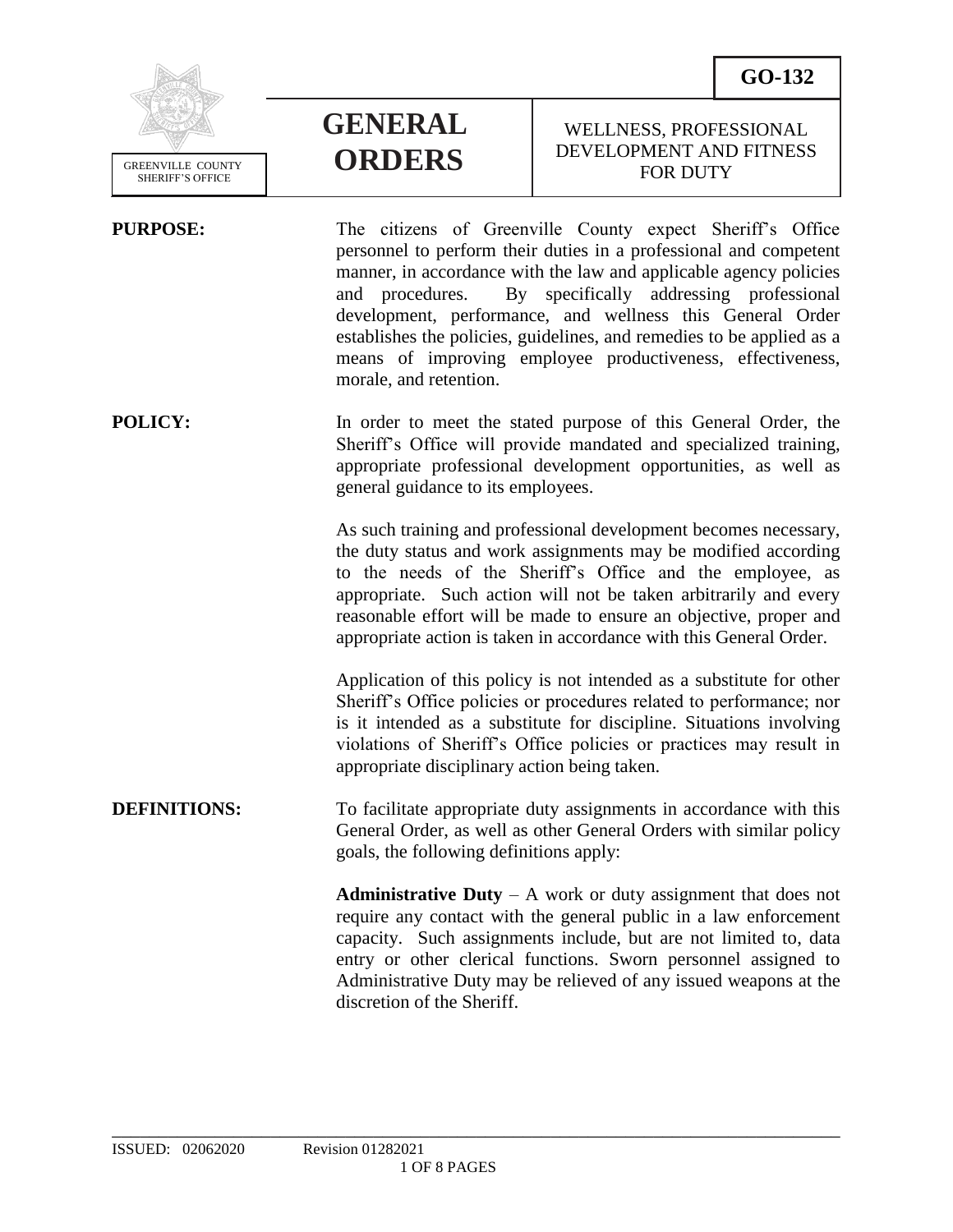**Administrative Leave** – An employee may be relieved from duty for an indeterminate period of time until cleared to return to work through investigation or other assessment according to applicable General Orders. During administrative leave, an employee is prohibited from functioning in a law enforcement capacity. Personnel placed on Administrative Leave will be notified of their status and may be relieved of their weapons and law enforcement credentials in accordance to applicable General Order, or at the discretion of the Sheriff or his designee.

**Light Duty** – Assignment to a task that is physically or mentally less demanding than normal job duties on a temporary or permanent basis. Assignments may include duties in a limited law enforcement capacity, but under no circumstances does it include emergency or first responder support or physical contact with offenders unless a response to aggression under General Order 205 applies. Primarily, these assignments are:

- Front Desk
- Crime Prevention
- Crimestoppers Coordinator

**\_\_\_\_\_\_\_\_\_\_\_\_\_\_\_\_\_\_\_\_\_\_\_\_\_\_\_\_\_\_\_\_\_\_\_\_\_\_\_\_\_\_\_\_\_\_\_\_\_\_\_\_\_\_\_\_\_\_\_\_\_\_\_\_\_\_\_\_\_\_\_\_\_\_\_\_\_**

- Some positions in CID, Support, and Administration
- Some supervisory positions

\_\_\_\_\_\_\_\_\_\_\_\_\_\_\_\_\_\_\_\_\_\_\_\_\_\_\_\_\_\_\_\_\_\_\_\_\_\_\_\_\_\_\_\_\_\_\_\_\_\_\_\_\_\_\_\_\_\_\_\_\_\_\_\_\_\_\_\_\_\_\_\_\_\_\_\_\_\_

Persons assigned to Light Duty may be relieved of any assigned vehicle at the discretion of their unit commander based on the nature of the temporary disability. Sworn personnel who are assigned to Light Duty will not be relieved of their issued weapons unless directed by the Sheriff, Chief Deputy, or his designee. Sworn personnel assigned to light duty are permitted to carry their issued back-up weapon in authorized fashion unless medically prohibited from doing so.

**Return to duty** – Personnel who have been placed on a light duty assignment may be returned to full duty under the following circumstances:

1) The issuance of a Personnel Order by the Sheriff or his designee. This may include the reassignment of the employee to a different position.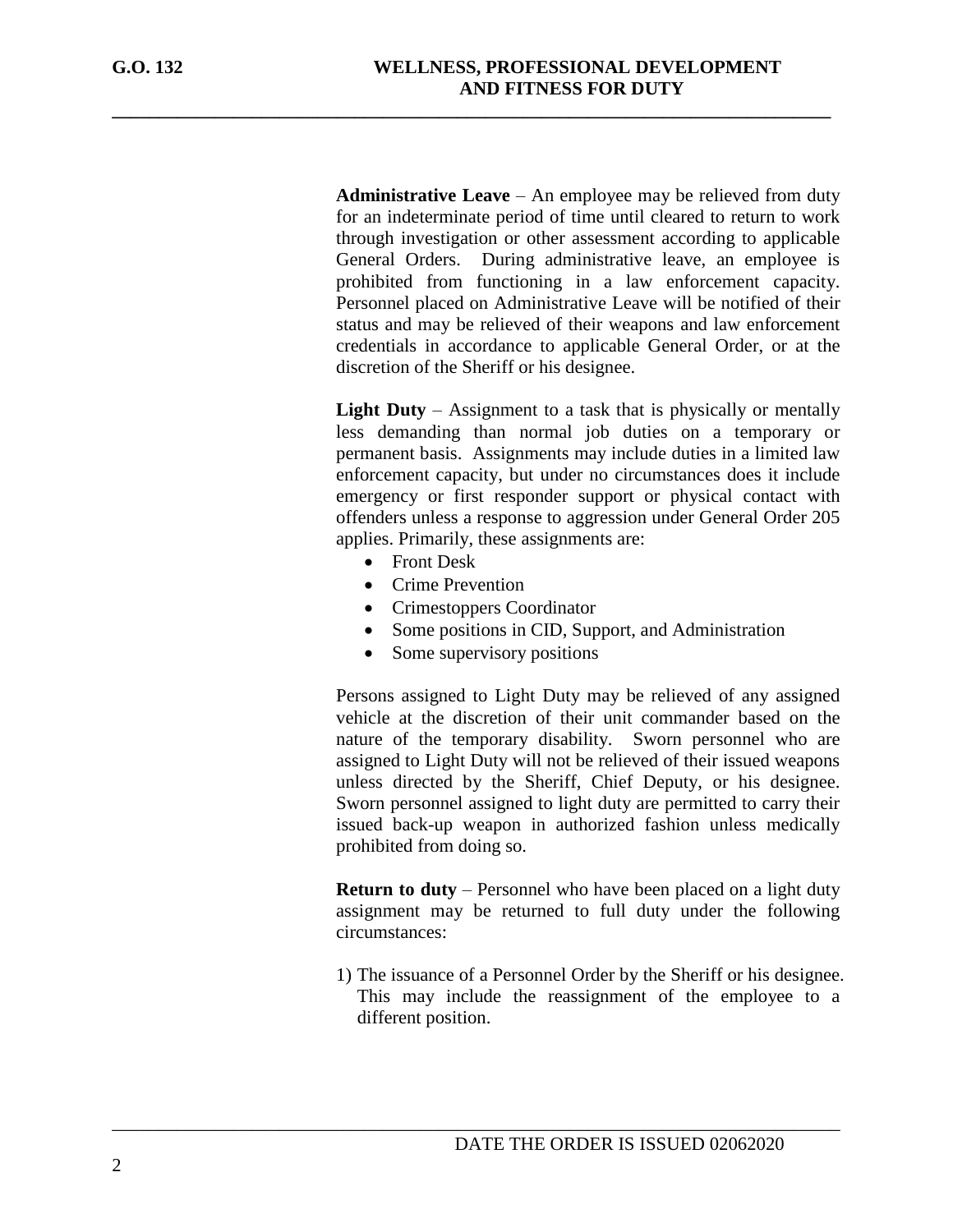## **G.O. 132 WELLNESS, PROFESSIONAL DEVELOPMENT AND FITNESS FOR DUTY**

2) When the employee is medically cleared to return to full duty as evidenced by a statement from the treating medical professional.

# **TRAUMATIC CRITICAL**

**PROFESSIONAL**

**INCIDENTS:** Personnel may be relieved of their duties after a traumatic critical incident, if necessary. This removal may be a break from duty during the shift or being placed on administrative leave. During the period of administrative leave, provisions for post-incident debriefing or [counseling](javascript:standardsMaster.SelectTreeNode(3097868);) for those employees involved will be provided as needed. Also, a follow-up will be conducted on a needed basis.

**DEVELOPMENT:** To perform duties as a law enforcement professional, deputies and communications personnel are required to acquire and maintain professional credentials. These credentials range from the most basic certifications as law enforcement officers/communications specialist to academic degrees appropriate to the profession. Depending upon the needs of the Sheriff's Office, qualified deputies/communications personnel will be assigned opportunities for professional development. These assignments may be initiated through three channels:

\_\_\_\_\_\_\_\_\_\_\_\_\_\_\_\_\_\_\_\_\_\_\_\_\_\_\_\_\_\_\_\_\_\_\_\_\_\_\_\_\_\_\_\_\_\_\_\_\_\_\_\_\_\_\_\_\_\_\_\_\_\_\_\_\_\_\_\_\_\_\_\_\_\_\_\_\_\_

**\_\_\_\_\_\_\_\_\_\_\_\_\_\_\_\_\_\_\_\_\_\_\_\_\_\_\_\_\_\_\_\_\_\_\_\_\_\_\_\_\_\_\_\_\_\_\_\_\_\_\_\_\_\_\_\_\_\_\_\_\_\_\_\_\_\_\_\_\_\_\_\_\_\_\_\_\_**

#### **1) Promotion or assignment to specialized duties:**

Whenever an employee is promoted, it is imperative that the employee is trained in human resources, leadership, and supervisory skills. Based on the individual qualifications at the time of promotion or assignment, the Sheriff's Office will provide training appropriate to the level of promotion.

# **2) Professional development requests by the employee:**

- A) All employees are encouraged to research and seek certifications and academic credentials as a qualification for career advancement. To this end, tuition assistance is available to employees seeking academic credentials. Information about tuition assistance is available through Administrative Services.
- B) Additionally, according to the needs of the Sheriff's Office, there are advanced, graduate level educational opportunities through Anderson University Command College, for which deputies may apply. Eligible personnel must be at least the rank of Master Deputy and have completed a bachelor degree from a regionally accredited or approved college or university.

# 3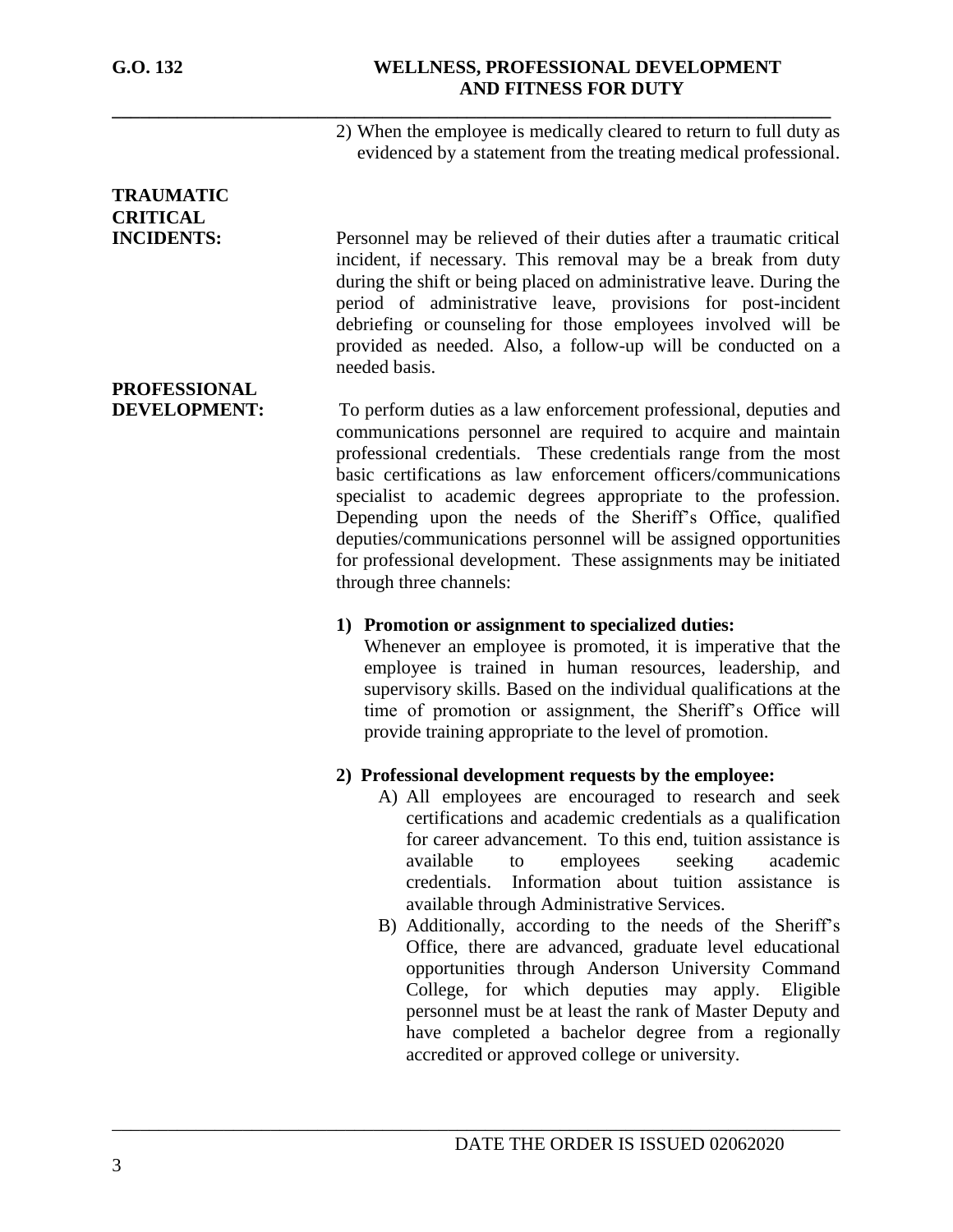- C) Additionally, employees may submit requests for nonacademic training to develop skills that will better enable to perform their duties and better qualify them for career advancement. These training requests should be submitted on the appropriate form through division channels.
- **3) Career Development** The Sheriff's Office continually seeks to identify training and professional development opportunities for its employees. As determined by the needs of the Sheriff's Office, select individuals or classifications of employees will be assigned to specialized training courses, such as are available through the FBI National Academy, the University of Louisville Southern Police Institute or other providers. Selection criteria will be based on the needs of the Sheriff's Office as the first criteria, and merit as the second.
- **WELLNESS:** In order for employees to properly function as law enforcement professionals, the Sheriff's Office encourages its personnel to adopt and maintain healthy lifestyle behaviors. Healthy lifestyle behaviors are essential to the management of an employee's physical, intellectual, mental and emotional status required to successfully carry out law enforcement functions. Behavior change is the key to reducing health risks, the prevalence of chronic disease and employee health related expenses.

\_\_\_\_\_\_\_\_\_\_\_\_\_\_\_\_\_\_\_\_\_\_\_\_\_\_\_\_\_\_\_\_\_\_\_\_\_\_\_\_\_\_\_\_\_\_\_\_\_\_\_\_\_\_\_\_\_\_\_\_\_\_\_\_\_\_\_\_\_\_\_\_\_\_\_\_\_\_

**\_\_\_\_\_\_\_\_\_\_\_\_\_\_\_\_\_\_\_\_\_\_\_\_\_\_\_\_\_\_\_\_\_\_\_\_\_\_\_\_\_\_\_\_\_\_\_\_\_\_\_\_\_\_\_\_\_\_\_\_\_\_\_\_\_\_\_\_\_\_\_\_\_\_\_\_\_**

#### **Therapy and Counseling:**

 The Greenville County Sheriff's Office will provide counseling and therapy services to its employees and their spouses through Responder Support Services, an independent health services organization. Responder Support Services provides the necessary guidance to GCSO employees, and their spouses, who are experiencing job stress and personal issues. Such stress may cause emotional and/or physical health concerns and may affect employee job performance. Employees are in no way restricted from getting needed assistance through means outside of the Sheriff's Office, nevertheless, the office remains committed to providing this service for its employees. Addiction Services are also available and subject to the terms of each employee's individual health benefit.

 Employees assigned to high risk units will proactively be monitored by the Sheriff's Office for signs of distress through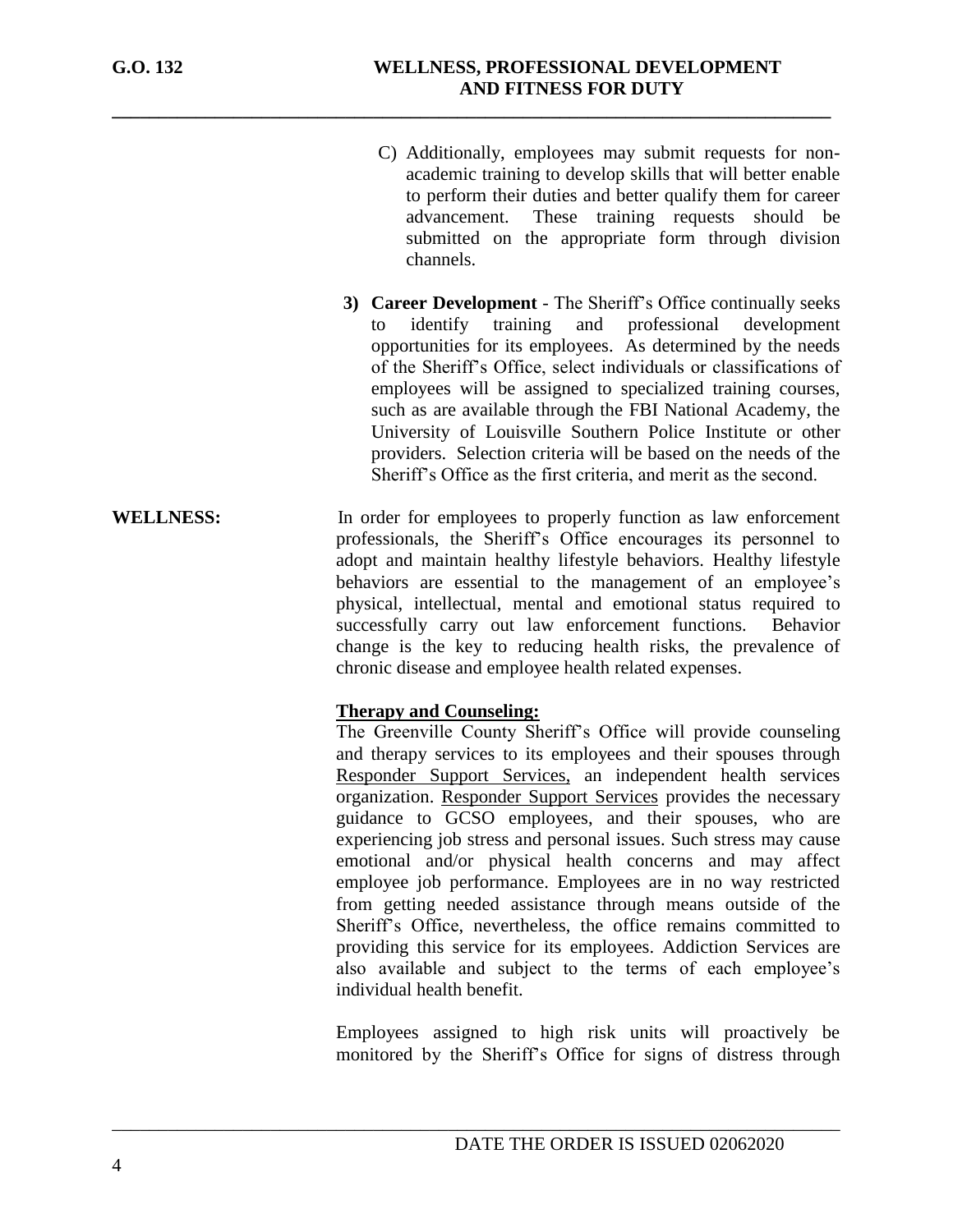annual wellness assessments conducted by Responder Support Services.

#### **Awareness and Education:**

**\_\_\_\_\_\_\_\_\_\_\_\_\_\_\_\_\_\_\_\_\_\_\_\_\_\_\_\_\_\_\_\_\_\_\_\_\_\_\_\_\_\_\_\_\_\_\_\_\_\_\_\_\_\_\_\_\_\_\_\_\_\_\_\_\_\_\_\_\_\_\_\_\_\_\_\_\_**

The benefits provided to employees of Greenville County include medical insurance coverage and a health and wellness program through the County of Greenville. This program includes a health clinic staffed by a qualified nurse practitioner. Members of the Sheriff's Office are encouraged to make use of these benefits whenever they need medical care.

The health and wellness program also provides additional benefits for physical fitness, diabetes management, nutrition and associated counseling required to accomplish these wellness goals.

All new recruits will receive training during Pre-academy to educate about the effects of chronic stress, hypervigilance and Post-Traumatic Stress Injury. This training provides tools to counteract the effects of job stress and avenues to seek help if needed. All GCSO employees will receive annual stress recognition training.

#### **Fitness Facility:**

The Sheriff's Office also maintains a well-equipped gym which may be accessed twenty four hours a day to help accomplish fitness goals.

#### **Culture and Environment:**

\_\_\_\_\_\_\_\_\_\_\_\_\_\_\_\_\_\_\_\_\_\_\_\_\_\_\_\_\_\_\_\_\_\_\_\_\_\_\_\_\_\_\_\_\_\_\_\_\_\_\_\_\_\_\_\_\_\_\_\_\_\_\_\_\_\_\_\_\_\_\_\_\_\_\_\_\_\_

Supervisors and unit commanders are to positively reinforce behaviors that promote wellness and fitness for duty. All employees are expected to continually assess their personal wellness to ensure that they are capable of performing their duties and engage the public in a positive, safe and confident manner.

#### **Motivation:**

While the Sheriff's Office can assist with the other components of a wellness program, the motivation to effectively maintain wellness and fitness ultimately rests with the employee. Employees are to be continually encouraged to take advantage of the programs and benefits available to them.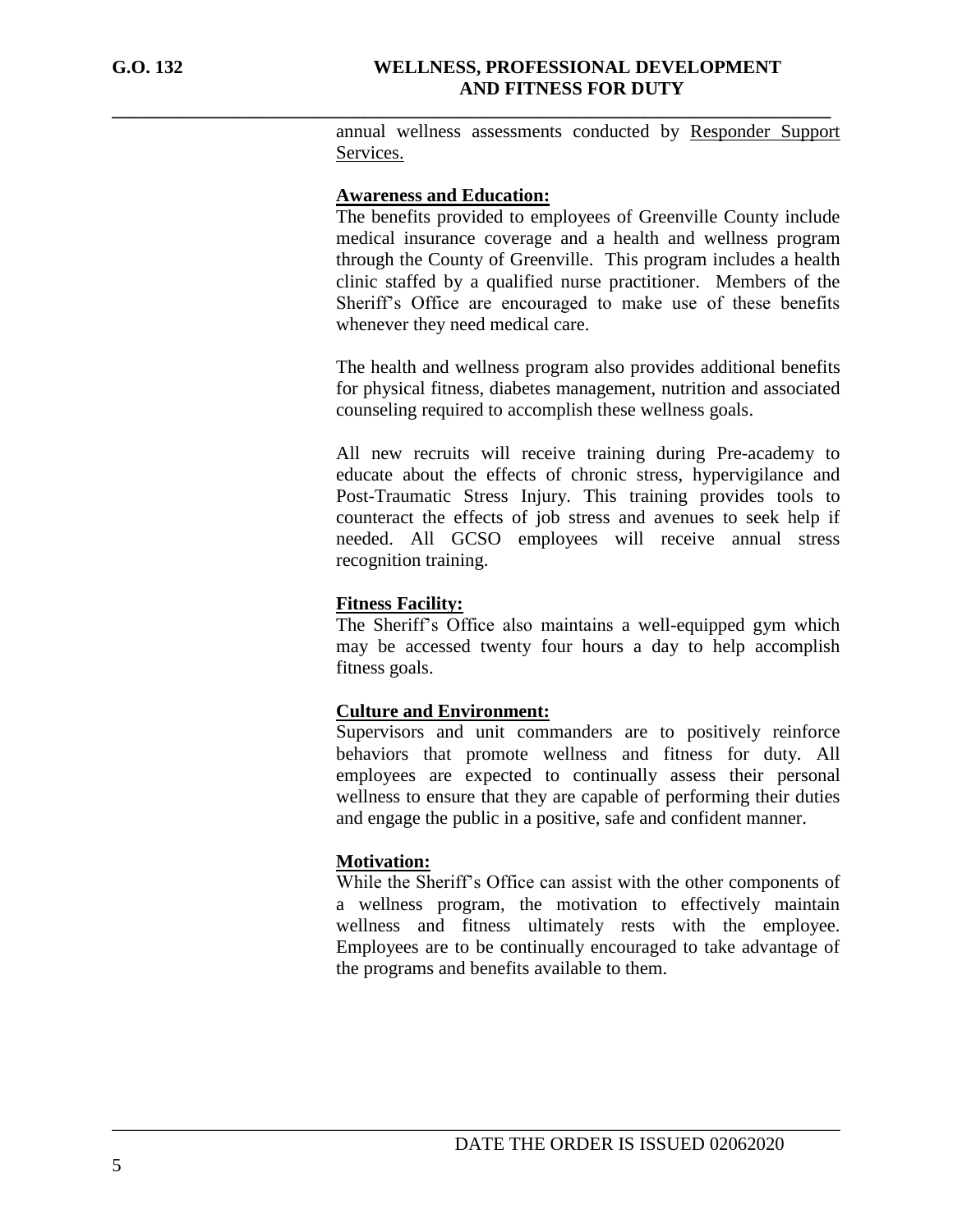# **FITNESS**

**FOR DUTY: Fitness for duty is a demonstration of employee wellness and preparedness.** Employees are expected to be able to perform the functions of their job assignment in a safe, secure, productive and efficient manner throughout the entire time they are working. This requires that employees access resources and make personal investments of time to assure that they are physically, mentally, and emotionally fit to competently perform well all of the functions of a law enforcement professional. The Sheriff's Office will evaluate an employee's fitness for duty when an employee is:

- A) Having observable difficulty performing work duties at an acceptable level, as determined by the supervisor; or
- B) When the employee is posing an imminent and serious safety threat to self or others.

## **Employee Responsibilities:**

**\_\_\_\_\_\_\_\_\_\_\_\_\_\_\_\_\_\_\_\_\_\_\_\_\_\_\_\_\_\_\_\_\_\_\_\_\_\_\_\_\_\_\_\_\_\_\_\_\_\_\_\_\_\_\_\_\_\_\_\_\_\_\_\_\_\_\_\_\_\_\_\_\_\_\_\_\_**

- Employees are responsible for managing their health in a manner that allows them to safely perform their job responsibilities.
- Employees must come to work fit for duty and must perform their job responsibilities in a safe, secure, productive, and effective manner during the entire time they are working.
- Employees are responsible for notifying their supervisors when they are not fit for duty.
- Employees are responsible for notifying their supervisor when they observe a coworker acting in a manner that indicates the coworker may be unfit for duty. If the supervisor's behavior is the focus of concern, an employee may report these observations to their division commander.

# **Employer Responsibilities:**

- Supervisors are responsible for observing the attendance, performance, and behavior of the employees they supervise.
- Supervisors are responsible for following this policy's procedures when presented with circumstances or knowledge that indicate that an employee may be unfit for duty.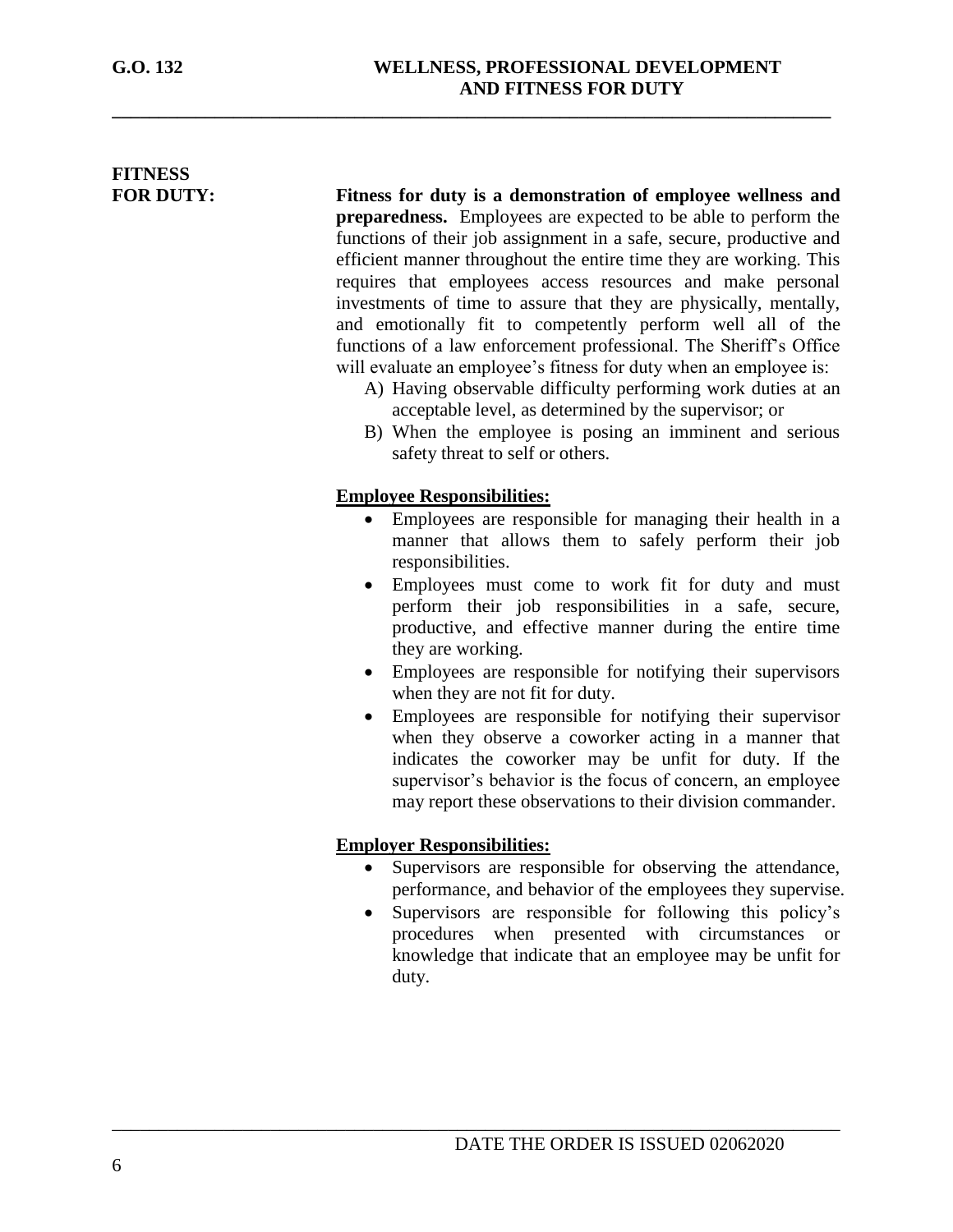#### **Procedures**:

**\_\_\_\_\_\_\_\_\_\_\_\_\_\_\_\_\_\_\_\_\_\_\_\_\_\_\_\_\_\_\_\_\_\_\_\_\_\_\_\_\_\_\_\_\_\_\_\_\_\_\_\_\_\_\_\_\_\_\_\_\_\_\_\_\_\_\_\_\_\_\_\_\_\_\_\_\_**

- 1. In every application of this General Order, supervisory personnel must make a reasonable inquiry into whether an employee fitness for duty concern (either that the employee has created a safety risk or demonstrated an inability to perform their essential job functions) is legitimate and supported by objective facts.
- 2. The supervisor who receives reliable information that an employee may be unfit for duty, or through personal observation believes an employee to be unfit for duty, will validate and document the information or observations as soon as is practicable.
- 3. The supervisor will present the information or observations to the employee at the earliest possible time in order to validate them; and will allow the employee to explain his or her actions, or to correct any mistakes of fact contained in the description of those actions.
- 4. The supervisor must forward the information to Command Staff through their chain of command and begin collaboration with the Wellness Coordinator. The Wellness Coordinator will make the determination to notify the Sheriff and Chief Deputy as to:
	- a) Whether a fitness for duty or mandatory evaluation is required; and
	- b) If the employee is to be placed on Administrative leave, or assigned to Administrative or Light Duty.
- 3. The Sheriff's Office will be responsible for the cost of any mandatory referral or Fitness for Duty Evaluation.
- 4. The service provider will advise the Sheriff's Office whether the employee should return to work and, if so, the conditions of return. The final decision on whether a provider's recommendation will be accepted ultimately lies with the Sheriff or his designee.
- 5. The employee must comply with all aspects of the fitness for duty and mandatory evaluation procedures, including furnishing necessary consent and release forms to the